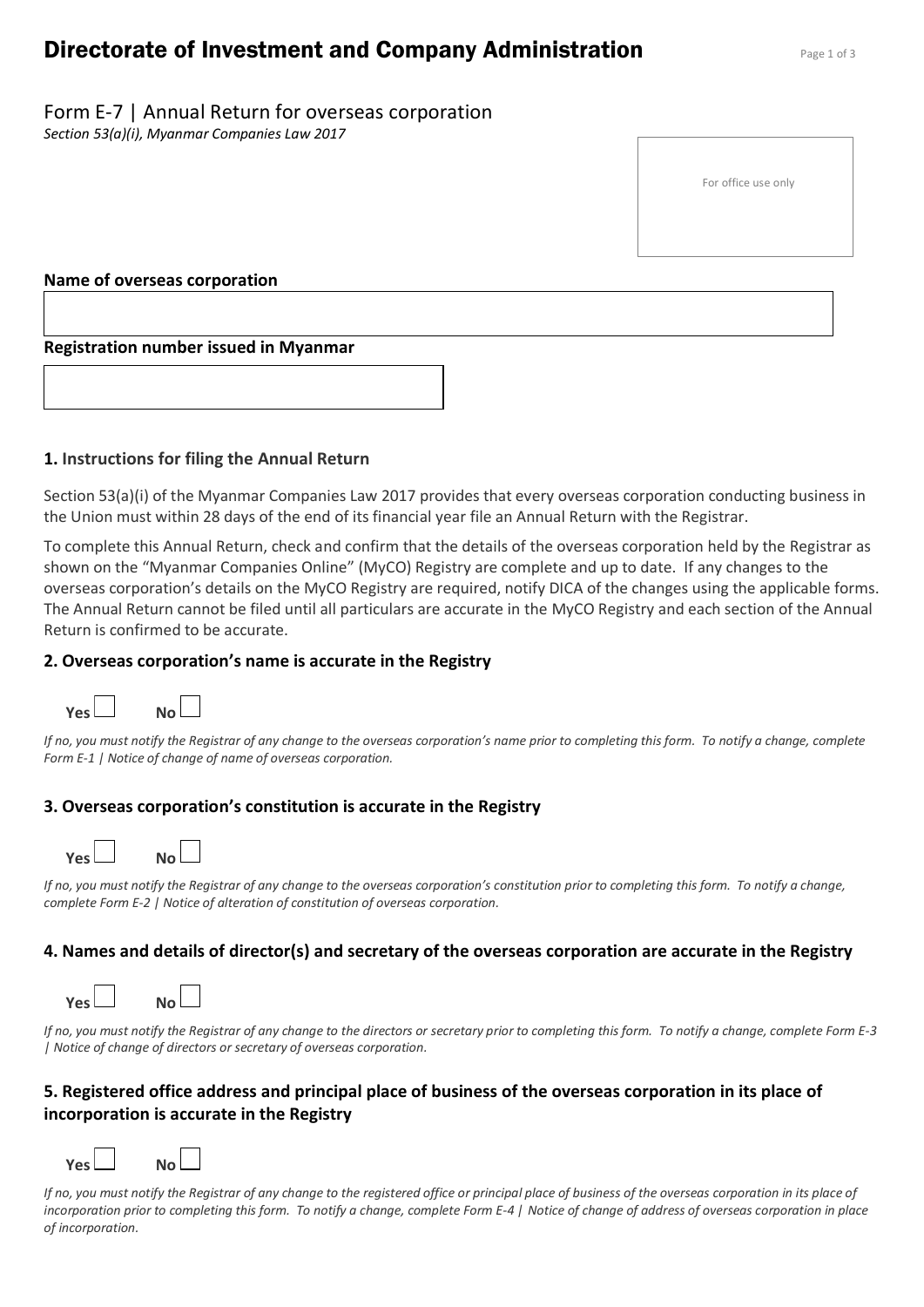## **6. Registered office address and principal place of business of the overseas corporation in the Union is accurate in the Registry**

| Ves l | No L |  |
|-------|------|--|

*If no, you must notify the Registrar of any change to the registered office address or principal place of business of the overseas corporation in the Union prior to completing this form. To notify a change, complete Form E-5 | Notice of change of address of overseas corporation in the Union.* 

#### **7. Name and details of the authorised officer of the overseas corporation is accurate in the Registry**



*If no, you must notify the Registrar of any change to the details of the authorised officer prior to completing this form. To notify a change, complete Form E-6 |Notice of change of particulars of authorised officer of overseas corporation.*

## **8. Overseas corporation's principal activity or activities in the Union**

| <b>Activity Code</b> | <b>Activity Description</b> |
|----------------------|-----------------------------|
|                      |                             |
|                      |                             |
|                      |                             |
|                      |                             |
|                      |                             |

#### *The following are standard activity codes and descriptions which may be used to complete the table above.*

| <b>Activity Codes and Description</b> |                              |                               |                                  |                              |
|---------------------------------------|------------------------------|-------------------------------|----------------------------------|------------------------------|
| 01 - Crop and animal                  | 20 - Manufacture of          |                               |                                  | 84 - Public administration   |
| production, hunting and               | chemicals and chemical       | 41 - Construction of          | 63 - Information service         | and defence; compulsory      |
| related service activities            | products                     | buildings                     | activities                       | social security              |
|                                       | 21 - Manufacture of basic    |                               | 64 - Financial service           |                              |
|                                       | pharmaceutical products and  |                               | activities, except insurance     |                              |
| 02 - Forestry and logging             | pharmaceutical preparations  | 42 - Civil engineering        | and pension funding              | 85 - Education               |
|                                       |                              |                               | 65 - Insurance, reinsurance      |                              |
|                                       | 22 - Manufacture of rubber   | 43 - Specialized construction | and pension funding, except      |                              |
| 03 - Fishing and aquaculture          | and plastics products        | activities                    | compulsory social security       | 86 - Human health activities |
|                                       | 23 - Manufacture of other    | 45 - Wholesale and retail     | 66 - Activities auxiliary to     |                              |
| 05 - Mining of coal and               | non-metallic mineral         | trade and repair of motor     | financial service and            | 87 - Residential care        |
| lignite                               | products                     | vehicles and motorcycles      | insurance activities             | activities                   |
|                                       |                              | 46 - Wholesale trade, except  |                                  |                              |
| 06 - Extraction of crude              | 24 - Manufacture of basic    | of motor vehicles and         |                                  | 88 - Social work activities  |
| petroleum and natural gas             | metals                       | motorcycles                   | 68 - Real estate activities      | without accommodation        |
|                                       | 25 - Manufacture of          |                               |                                  |                              |
|                                       | fabricated metal products,   | 47 - Retail trade, except of  |                                  |                              |
|                                       | except machinery and         | motor vehicles and            | 69 - Legal and accounting        | 90 - Creative, arts and      |
| 07 - Mining of metal ores             | equipment                    | motorcycles                   | activities                       | entertainment activities     |
|                                       | 26 - Manufacture of          |                               | 70 - Activities of head offices; | 91 - Libraries, archives,    |
| 08 - Other mining and                 | computer, electronic and     | 49 - Land transport and       | management consultancy           | museums and other cultural   |
| quarrying                             | optical products             | transport via pipelines       | activities                       | activities                   |
|                                       |                              |                               | 71 - Architectural and           |                              |
| 09 - Mining support service           | 27 - Manufacture of          |                               | engineering activities;          | 92 - Gambling and betting    |
| activities                            | electrical equipment         | 50 - Water transport          | technical testing and analysis   | activities                   |
|                                       | 28 - Manufacture of          |                               |                                  | 93 - Sports activities and   |
| 10 - Manufacture of food              | machinery and equipment      |                               | 72 - Scientific research and     | amusement and recreation     |
| products                              | n.e.c.                       | 51 - Air transport            | development                      | activities                   |
|                                       | 29 - Manufacture of motor    | 52 - Warehousing and          |                                  |                              |
| 11 - Manufacture of                   | vehicles, trailers and semi- | support activities for        | 73 - Advertising and market      | 94 - Activities of           |
| beverages                             | trailers                     | transportation                | research                         | membership organizations     |
|                                       |                              |                               | 74 - Other professional,         | 95 - Repair of computers and |
| 12 - Manufacture of                   | 30 - Manufacture of other    | 53 - Postal and courier       | scientific and technical         | personal and household       |
| tobacco products                      | transport equipment          | activities                    | activities                       | goods                        |
|                                       | 31 - Manufacture of          |                               |                                  | 96 - Other personal service  |
| 13 - Manufacture of textiles          | furniture                    | 55 - Accommodation            | 75 - Veterinary activities       | activities                   |